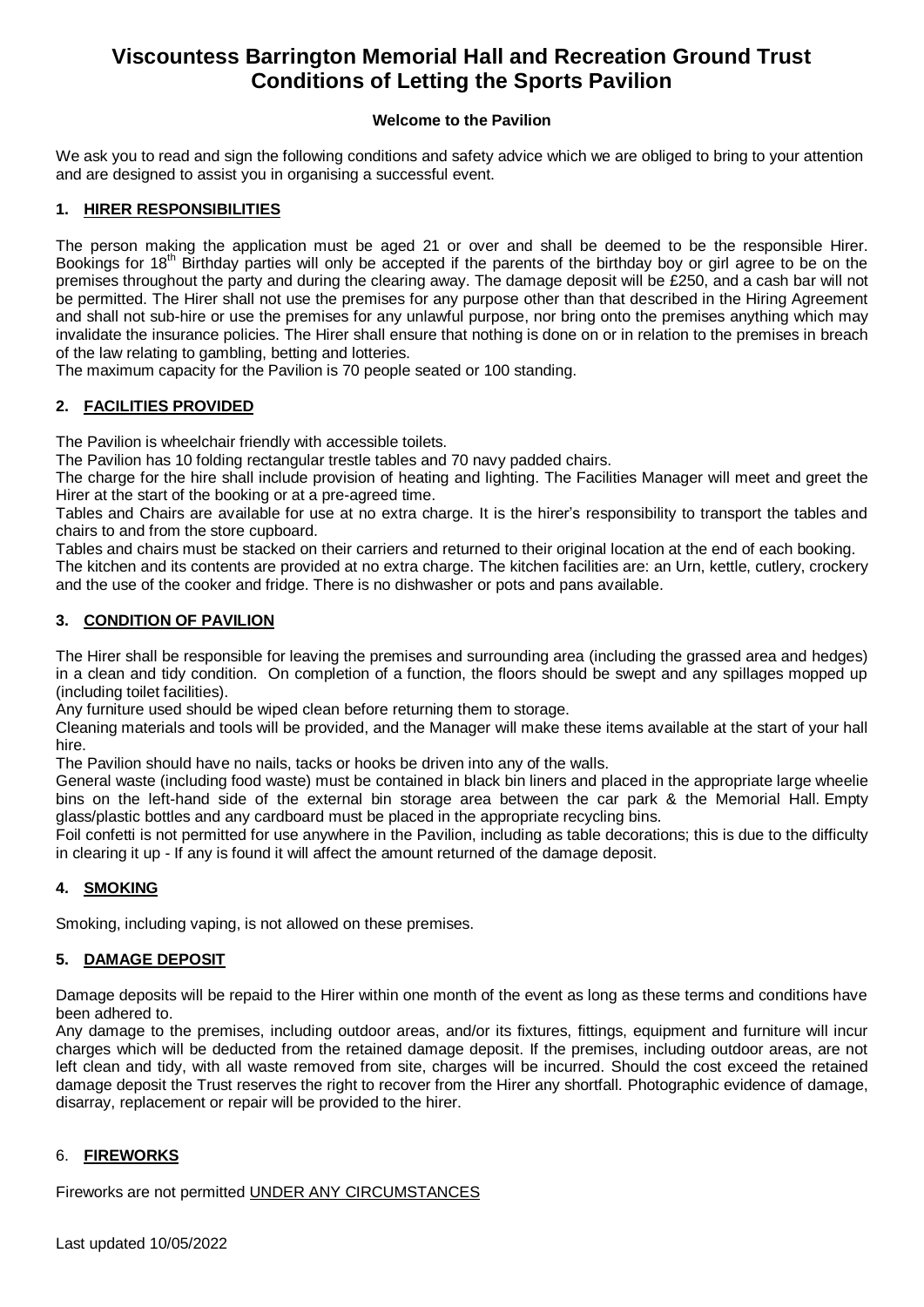# **7. SAFETY**

Hirers have a responsibility to familiarise themselves with the safety precautions as set out below. Please study the location drawing and fire emergency plan which are included in this agreement.

# *Fire Safety Prevention & Evacuation Procedure*

- Always keep fire doors closed
- Never move fire extinguishers unless there is a fire
- Never leave items of food unattended in or on the cooker whilst it is in operation
- Only tea lights are permitted and must never be left unattended. No decorations are to be put up near light fittings or heaters.

# *In the event of a fire the Fire Alarm system will activate and alert the fire service.*

- Ensure the Pavilion is fully evacuated by using the nearest exits.
- Only attempt to tackle the fire if it is safe to do so. Use the appropriate fire extinguishers that are positioned around the building.
- The fire assembly point is to the rear of the main car park
- Do not return to the premises unless you are advised by a Fire Officer or a member of our staff that it is safe to do so.

### *Accidents*

- A first aid kit is held in the kitchen on the wall near to the door entrance.
- An accident book is held in the main kitchen and all accidents must be recorded. Please also inform the Facilities Manager of the incident.

### *Preventing slips and trips and falls*

- Always mop up spillages immediately and advise others if the surface is slippery. Mops and hazard signs are available for your use.
- Young children or toddlers must be supervised at all times.

#### . **8. DISORDERLY CONDUCT**

The Hirer must ensure that no disorderly conduct takes place on the premises and that excessive noise, sufficient to disturb our neighbours, does not occur, especially when leaving the premises. The Pavilion is licensed for the playing of music until midnight. Alcohol shall not be sold to any person suspected of being drunk nor to any person suspected of being under the age of 18. Any person suspected of being under the influence of drugs or who is being violent or disorderly shall be escorted by the hirer from the premises or the police called. No illegal drugs may be brought onto the premises.

In some instances, the Trust will insist that Security Stewards are provided by the Hirer.

The hall can often be in use by more than one Hirer at a time therefore Hirers must ensure that any activity does not cause any inconvenience to the other users.

# **9. HIRER'S EQUIPMENT**

The Hirer must notify the Secretary to the Trust when any electrical equipment, including portable lights, is to be brought into the Pavilion. All such equipment must carry a current PAT Certificate (Portable Appliance Test) a copy of which must be available to the Facilities Manager upon request.

Equipment of any description brought into the Hall must be removed by the Hirer or his agents at the end of the hiring period or by arrangement with the Facilities Manager.

Where there is an agreement in place to store equipment for a Hirer the Trust accepts no responsibility for that property and all liability for loss or damage is hereby excluded. Any storage charges are excluding the cost of insurance therefore it is the Hirer's responsibility to insure their own equipment. The Trust can cancel the arrangement to store equipment at any time giving reasonable notice.

# **10. OUTSIDE PROVIDERS**

The Hirer must ensure that all outside service providers have their own Public Liability Insurance of at least £5 million. You are required to provide a copy of the insurance policy as part of your conditions of hire. Inflatable equipment e.g. Bouncy Castles and any items that could scratch the floor e.g. skittle alleys are not permitted inside the Pavilion. All types of outside catering e.g. BBQs and Hog Roasts must be held outside. We cannot allow Firepits etc outside due to the fire risk. Hirers must check with the Facilities Manager if they would like to bring anything of this type in to the hall.

# **11. LICENCES**

The Viscountess Barrington Trust holds a Premises Licence which allows the sale of alcohol and other permitted activities such as performance of a play. Other special conditions within with the Premises Licence issued by the Vale of White Horse District Council may be inspected on request.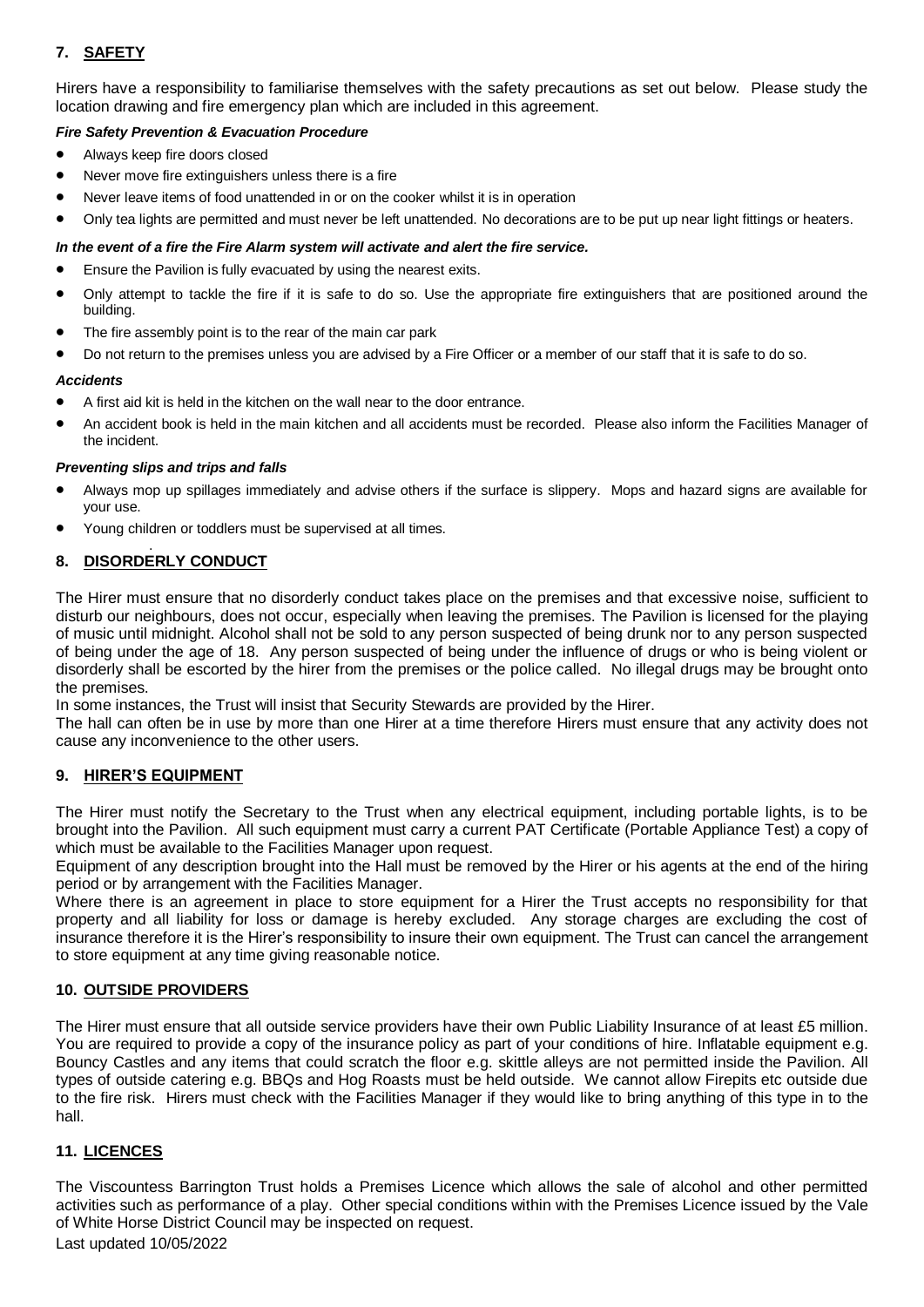Viscountess Barrington Trust holds a Performing Rights Society Licence (PRS)- (which covers copyright of material) and a Phonographic Performance Licence (PPL)

# **12. SALE OF ALCOHOL**

The Pavilion is licensed for the sale and consumption of alcohol on the premises until midnight and hirers may use this facility, provided that the Facilities Manager is satisfied that a suitable person assumes responsibility as a Designated Premises Supervisor (DPS).

# **13. PARKING**

Reasonable access is allowed to the Hirer for the unloading and reloading of property or goods.

The parking of motor vehicles anywhere on the field or surrounding grass areas is not permitted. There is a car park including two bays designated for the disabled situated adjacent to the Hall and a further Public Car park in Martens Road, Shrivenham. The Hirer should inform their guests as to the location of both car parks.

Overnight camping is not permitted under any circumstances, in either the Car Park or Martens Road Car Park.

# **14. BOOKING PROCEDURE & PAYMENTS**

All bookings should include time for setting up and taking down. (e.g., a one-hour activity with set up and clear away time will require a booking time of more than one hour).

Bookings will only be considered provisional until the booking form is received together with a 25% non-refundable holding deposit and the £250 damage deposit - both payments are banked on receipt.

Bookings will be invoiced in the month prior to the event. Payment of the balance outstanding (75% of hire charge) must be received prior to the event. Non-payment will result in cancellation of the booking. Any bookings made within one month of the event will require payment in full at the time of booking

Payments can be made either by cash or cheque (made payable to 'Viscountess Barrington Trust') or through a bank transfer using the following bank details: Unity Trust Bank sort code 60 83 01 Account no 20352123. Please quote your name and date of booking as a reference so that we can identify your payment.

# **15. CANCELLATION CHARGES**

The following cancellation charges will be applied. Notification must be received in writing.

|                      | More than one month     | Less than one month     | Within 7 davs          |
|----------------------|-------------------------|-------------------------|------------------------|
| Non-Regular/ Private | The 25% non-refundable  | The 25% non-refundable  | 50% of total hire cost |
| <b>Bookings</b>      | holding deposit will be | holding deposit will be |                        |
|                      | retained                | retained.               |                        |
| Regular Bookings     | n/a                     | n/a                     | 50% of total hire cost |

The damage deposit will be returned within one month of cancellation.

The Trustees reserve the right to refuse the letting of the Pavilion or to cancel a booking. In such cases, the deposits will be returned in full but the Hirer will be responsible for any loss incurred as a result.

# **16. COMPLAINTS**

Should a Hirer wish to make a complaint or to offer any suggestions to improve the services provided, they should be submitted in writing to the Secretary.

All correspondence should be addressed to the Secretary to the Trustees, The Memorial Hall, Shrivenham, Oxfordshire, SN6 8BL.

These conditions are reviewed annually but may be altered or varied at any time by the Viscountess Barrington's Trust.

# **I confirm that I have read, understood and agree to comply with the above letting conditions and the safe working instructions.**

HIRER NAME: ............................................................................ DATE: ................................................................

HIRER SIGNATURE: …………………………………………………………………………………………………………………..

**Privacy Notice** - Anywhere the Village Hall/Pavilion uses personal data for the purposes of managing the hall, its bookings and finances, running and marketing events at the hall, staff employment and its fundraising activities. Data may be retained for up to 7 years for accounts purposes and